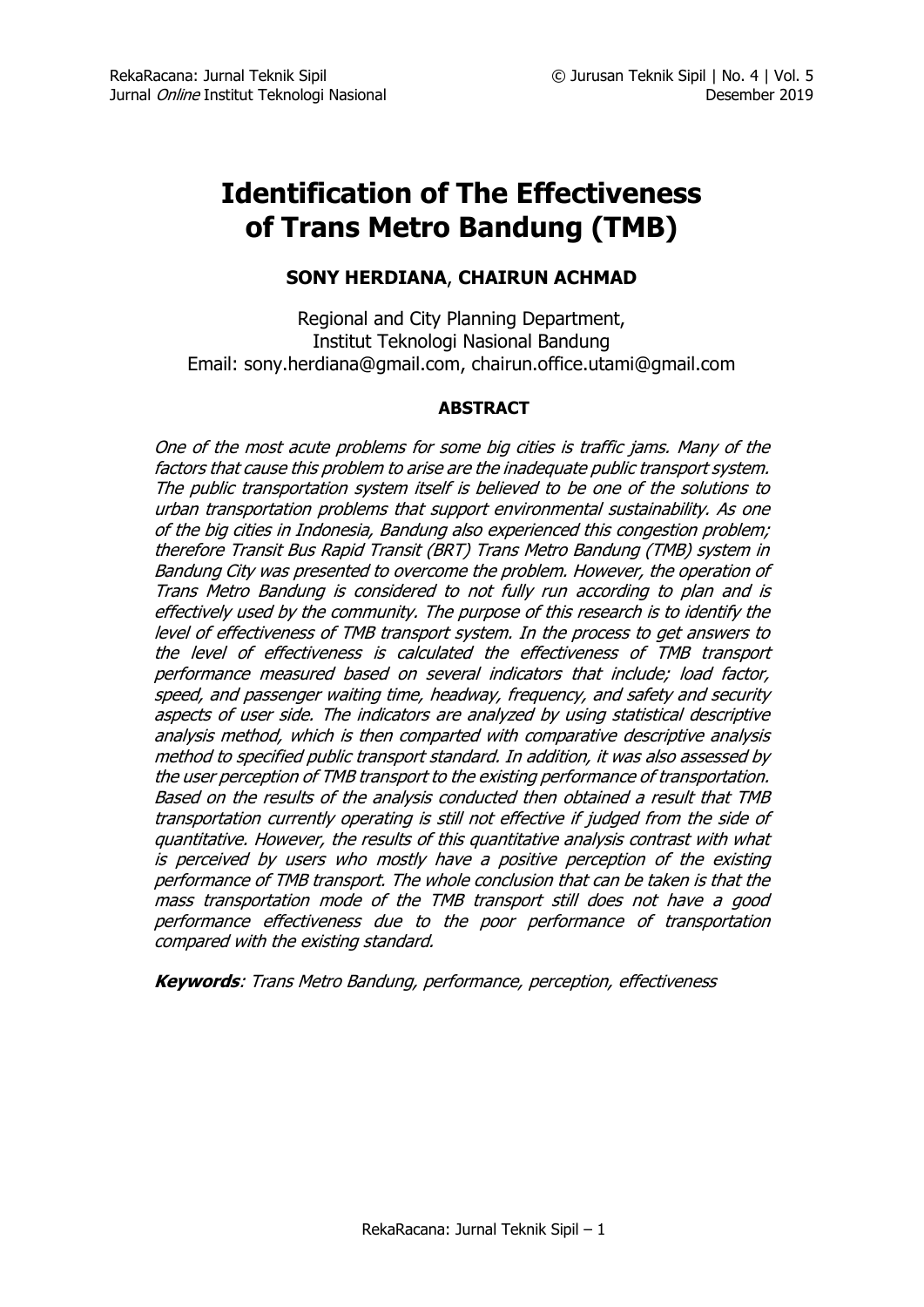## **1. INTRODUCTION**

The city of Bandung is one of the major cities in Indonesia, which is an attractive destination for migrants from rural areas as part of the ongoing process of urbanization. The impact of this phenomenon of urbanization is the increasing growth and population density in the city of Bandung, causing various impacts, one of which is the increasing level of congestion.

Based on data obtained from the Bandung Central Bureau of Statistics (2016), the population of Bandung City at the end of 2015 was 2,481,469 people with a growth rate of 0.72% in 2010−2015 or less than half the national growth rate of 1.4%. Although the rate of population growth in the city of Bandung is still below the average national growth rate, this still needs to be anticipated given the ever-increasing rate of population growth in the city of Bandung every year.

The high rate of population growth in the city of Bandung is directly proportional to the growth rate of private vehicles. The growth of private vehicles in the city of Bandung in the past five years is 60,000 units per year or around 11% annually. While the growth rate of the city of Bandung is much smaller, only around 5% per year (Eri, 2013), so that congestion on road segments is inevitable.

Another effort that can be made by the government in overcoming congestion in addition to adding roads is to create a reliable public transportation system. At present the number of public transport in the city of Bandung is quite a lot but still cannot be relied on by the community. This is evidenced by the fact that there are still many people who prefer to use private vehicles rather than using public transportation. Many factors cause the lack of public interest in using public transportation as a mode of transportation, including the still not optimal service system that is owned by Bandung City public transport at this time.

Referring to the conditions that occur, the government strives to provide a mass transit system that has better service than the existing public transportation. The manifestation of the government's efforts is the procurement of the Bus Rapid Transit (BRT) transport system in Bandung which has the name Trans Metro Bandung or commonly known as TMB.According to the definition proposed by Wrightand Hook (2007), a conclusion can be drawn if the BRT transportation system is a mass transit system that is fast moving and inexpensive. The existence of this TMB is expected to be a means of public transportation that can serve the needs of the people of Bandung.

The TMB transport system operated for the first time on December 22, 2008. Currently there are three service corridors for the TMB transport system that have been operating serving the people of Bandung City. The corridors are; Cibeureum−Cibiru corridor, Cicaheum−Cibereum corridor, and Cicaheum−Sarijadi corridor. The three corridors are served by buses with a capacity of 80 passengers, totaling 30 fleets with 10 fleet details in each corridor.

Based on the results of observations that have been made, facts are found regarding the operationalization of TMB. These facts include; not yet integrated TMB transport system with undisciplined city public transport operation of TMB transport, there is no special route for TMB transportation, timelines that are not precise, and still unsatisfactory conditions and services for TMB transport system stops. However, there are still those who think that this transportation system is one of the government programs that can be appreciated. With a new fleet of buses that are comfortable to ride, many people do not think of any negative issues that exist and continue to make TMB transportation a mode of transportation because they are interested in the convenience of the transportation offered.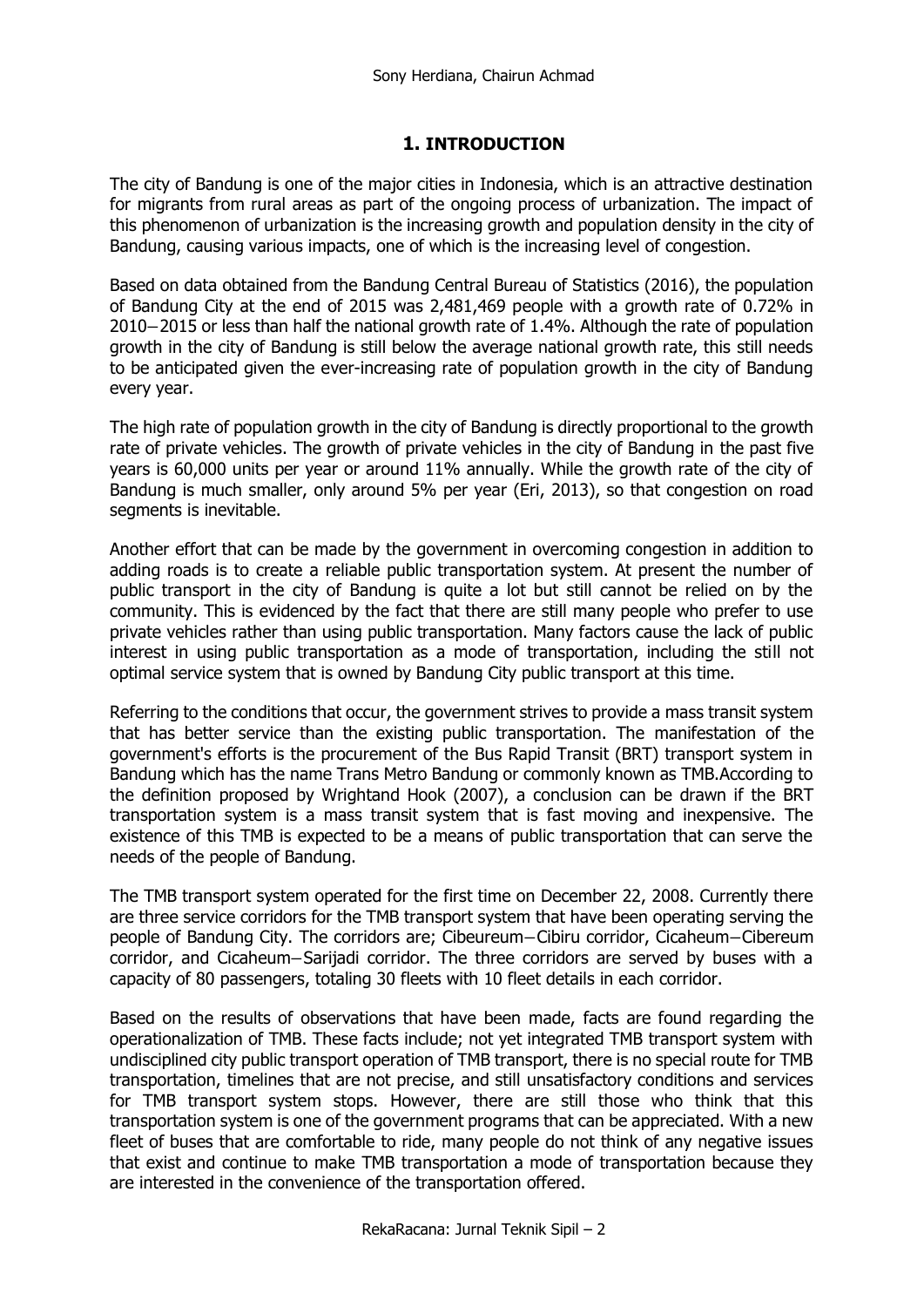The results of the observations made above provide an illustration of the unclear effectiveness of the TMB transport system as a solution to congestion in the city of Bandung. This is what requires the need to study the level of effectiveness of TMB transport performance as a solution to the congestion problems that occur in the city of Bandung.

## **2. METHODOLOGY**

#### **2.1. Research Approach**

The research approach carried out in this study is to use a mixed approach or commonly known as mixed method research. Mixed research is a research approach that combines qualitative research with quantitative research (Creswell, 2003). The mixed methods approach used in this study is by using sequential mixed methods. The sequential mixed methods method combines gradual qualitative and quantitative data; data search is done by looking for quantitative data and analyzing it first then proceed with conducting qualitative data collection and analysis (Creswell, 2003). In this study the qualitative data in question is the perception data of TMB transport users obtained using the method of distributing questionnaires. While the quantitative data is the TMB transport performance data obtained from the results of field observations.

## **2.2. Method of Collecting Data**

The method of data collection carried out in this study is divided into two parts; primary and secondary surveys. The primary survey included field observations and questionnaires.

## **2.2.1. Secondary Survey**

Secondary surveys were carried out at the Bandung City Transportation Agency to obtain preliminary data regarding the TMB transport system.

#### **2.2.2. Primary Survey**

The primary survey conducted is divided into two parts, namely observation and distribution of questionnaires. Observations were made to obtain the existing conditions of TMB transport performance measured based on five parameters; load factor, speed, passenger waiting time, headway, and frequency of transport carried out at three times; morning rush time (peak morning 06.30−08.30 WIB – *Waktu Indonesia bagian Barat*), excluding rush hour (off peak 10.30−12.30 WIB), and at afternoon rush hour (peak afternoon 15.30−17.30 WIB). The distribution of questionnaires was conducted to determine the perceptions of the people of Bandung City regarding the performance of the TMB transport system. The questionnaire distribution technique used is a non-probability sampling approach with random sampling techniques. The number of respondents needed is 100 respondents based on the results of the Lemeshow (1991) sample calculation technique.

#### **2.3. Data Analysis**

Analysis of the data carried out in this study consisted of; calculation of transport performance parameters based on the equations issued by Director General of Land Transportation of the Republic of Indonesia (2002), comparative descriptive analysis, and analysis of perception of TMB transport users.

#### **2.3.1. Calculation of Transport Performance**

The calculation of TMB transport performance is based on the 5 following equations: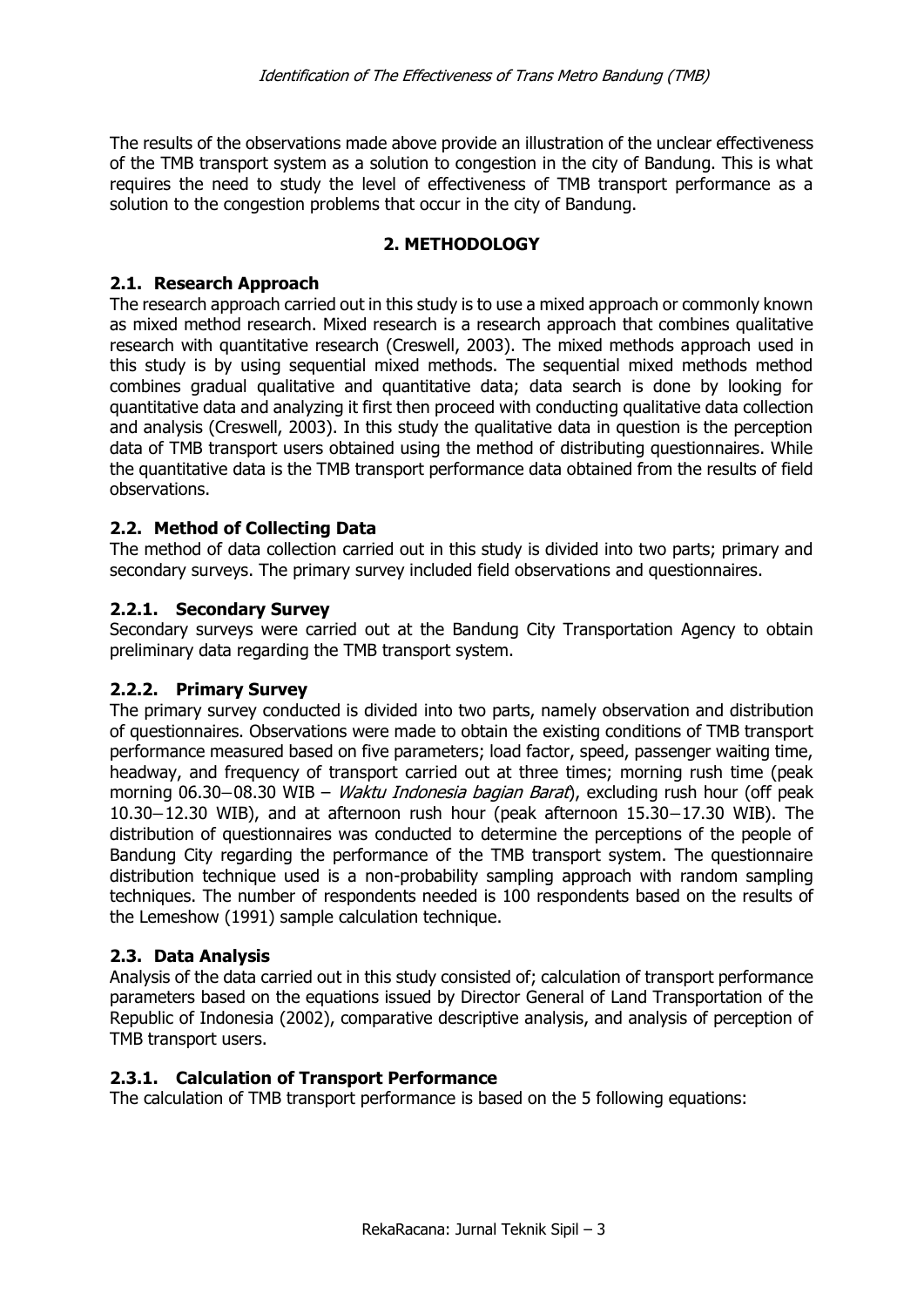1. Load Factor Analysis (Load Factor)

Factor load is the ratio between the capacity sold and the capacity available in one trip of the public transport fleet which is usually expressed as a percentage (%). To get the load value for this factor, use the formula at **Equation 1** as follows:

$$
LF = \frac{\left(\sum Pnp_{km}\right)}{\left[\left(\sum Bus_{km}\right) \times K\right]} * 100\% \quad \dots (1)
$$

Information:

 $LF =$  Load Factor.

 $Pnp_{km}$  = the number of passengers multiplied by the length of the route,

 $Bus_{km}$  = the number of trips multiplied by the length of the route in a given unit of time,

 $K =$  Vehicle Capacity.

2. Transport Frequency Analysis

Frequency  $(f)$  is the number of departures of transport vehicles that pass at one particular point (bus stop) in units of time, in the frequency system (vehicles/hours). The frequency is determined by the calculation formula at **Equation 2** and **Equation 3** as follows:

$$
F = \frac{Number\ of\ Passengers\ in\ one\ hours}{LF \times Vehicle\ Capacity}
$$
 ... (2)

or, same with

$$
F = \frac{60 \text{ Minutes}}{\text{Headway}}
$$

… (3)

Information:

 $F =$  Frequency,  $LF =$  Load Factor.

3. Headway Analysis

Headway is the time interval between vehicles on the path of the same road. The smaller the headway value indicates the higher the frequency of the vehicle so that it will cause a low waiting time, this is a favorable condition for passengers, but on the other hand it will cause traffic disruption. To get a headway value, was done by looking at the intervals of the intervals on each hour.

4. Analysis of Passanger Waiting Time Waiting time is the time when a public vehicle stops at the origin or destination. Calculation of transport waiting time can be measured by the following formula (**Equation 4**):

$$
T = \frac{1}{2} \times H
$$
 ... (4)

Information: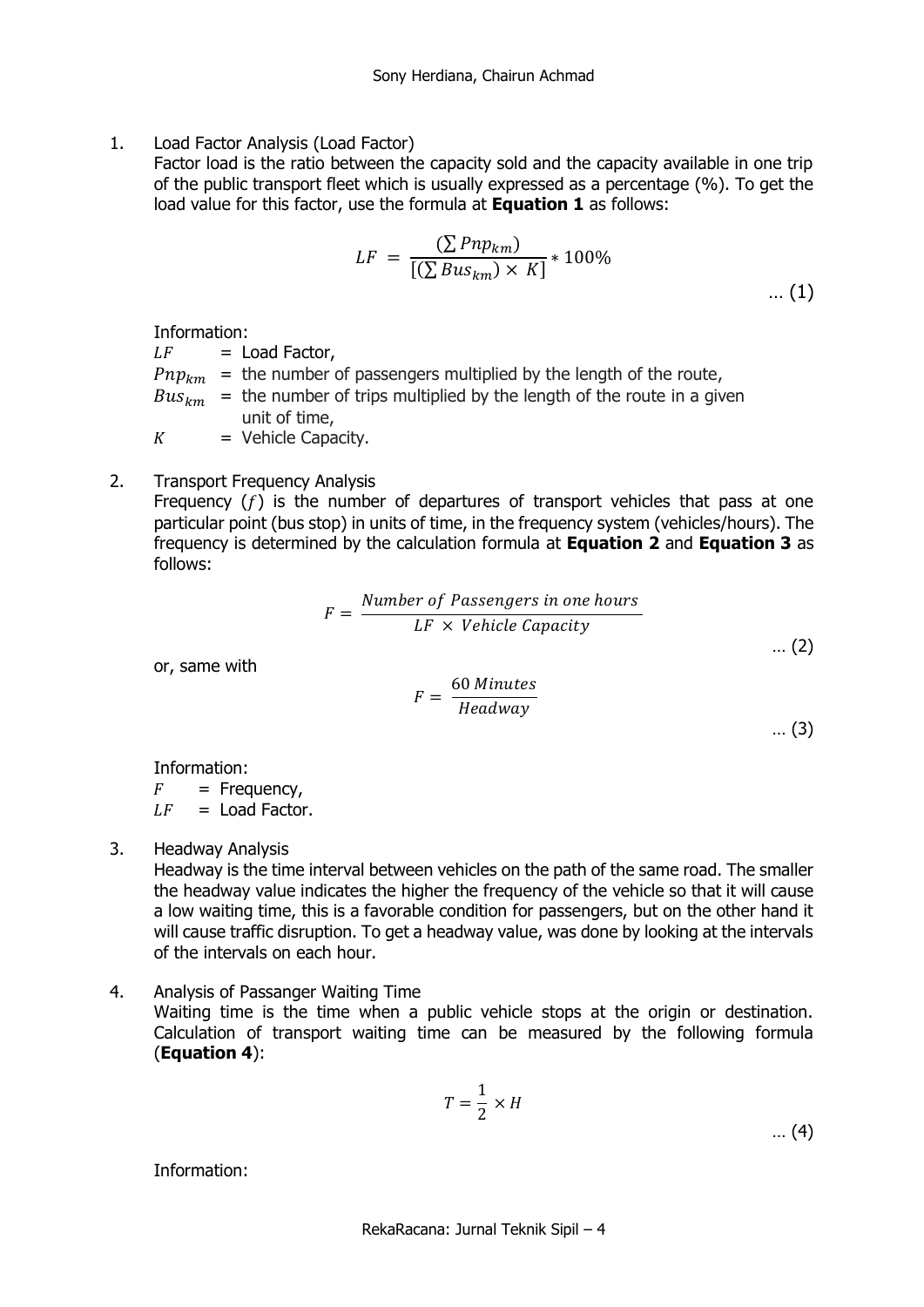$T =$  Waiting Time,

 $H =$  Headway.

5. TMB Transport Speed Analysis The speed of an urban bus describes the distance travelled that can be reached in certain time units. In general, the performance will be good if the travel speed is faster. To get the speed value of a transport can be measured by the following formula (**Equation 5**):

$$
V = \frac{Distance\ Travelled}{Time}
$$

… (5)

Information:

 $V =$  Speed.

# **2.3.2. Comparative descriptive analysis.**

To find out whether the transport performance that has been obtained has been said to be effective or not, a comparative analysis of the performance of existing TMB transports on public transport standards is derived from standards by the Director General of Land Transportation of the Republic of Indonesia. The data in the following **Table 1** is the public transport standards used in this study.

| No. | <b>Parameter</b>    | <b>Unit</b>                                               | <b>Standard</b>        |
|-----|---------------------|-----------------------------------------------------------|------------------------|
|     | Load Factor         | $\%$                                                      | 70                     |
|     | Headway             | minute                                                    | $10 - 20$              |
| 3   | Frequency           | vehicle/hours                                             | $3 - 6$                |
| 4   | <b>Waiting Time</b> |                                                           |                        |
|     | • Average           | minute                                                    | $-5 - 10$              |
|     | • Maximum           |                                                           | $10 - 20$<br>$\bullet$ |
|     | Speed               | km/hours                                                  | $10 - 12$              |
|     |                     | (Course: Directorate Conoral of Land Transportation 2002) |                        |

 **(Source: Directorate General of Land Transportation, 2002)**

## **2.3.3. Analysis of Perception of TMB Transport Users**

The perception of transport users obtained was analyzed using a Likert scale with a scale of 1−4 which indicates that the greater the number the better the perception of the transport users of the intended performance. The results of the Likert scale analysis are then compared with the cumulative assessment that has been determined based on the quartile theory as follows (**Table 2**):

## **Table 2. Guidelines for Qualitative Comparative Analysis Assessment**

| <b>Criteria</b> | <b>Score</b> |
|-----------------|--------------|
| Good            | $16 - 20$    |
| Average         | $10 - 15$    |
| Bad             | $5 - 9$      |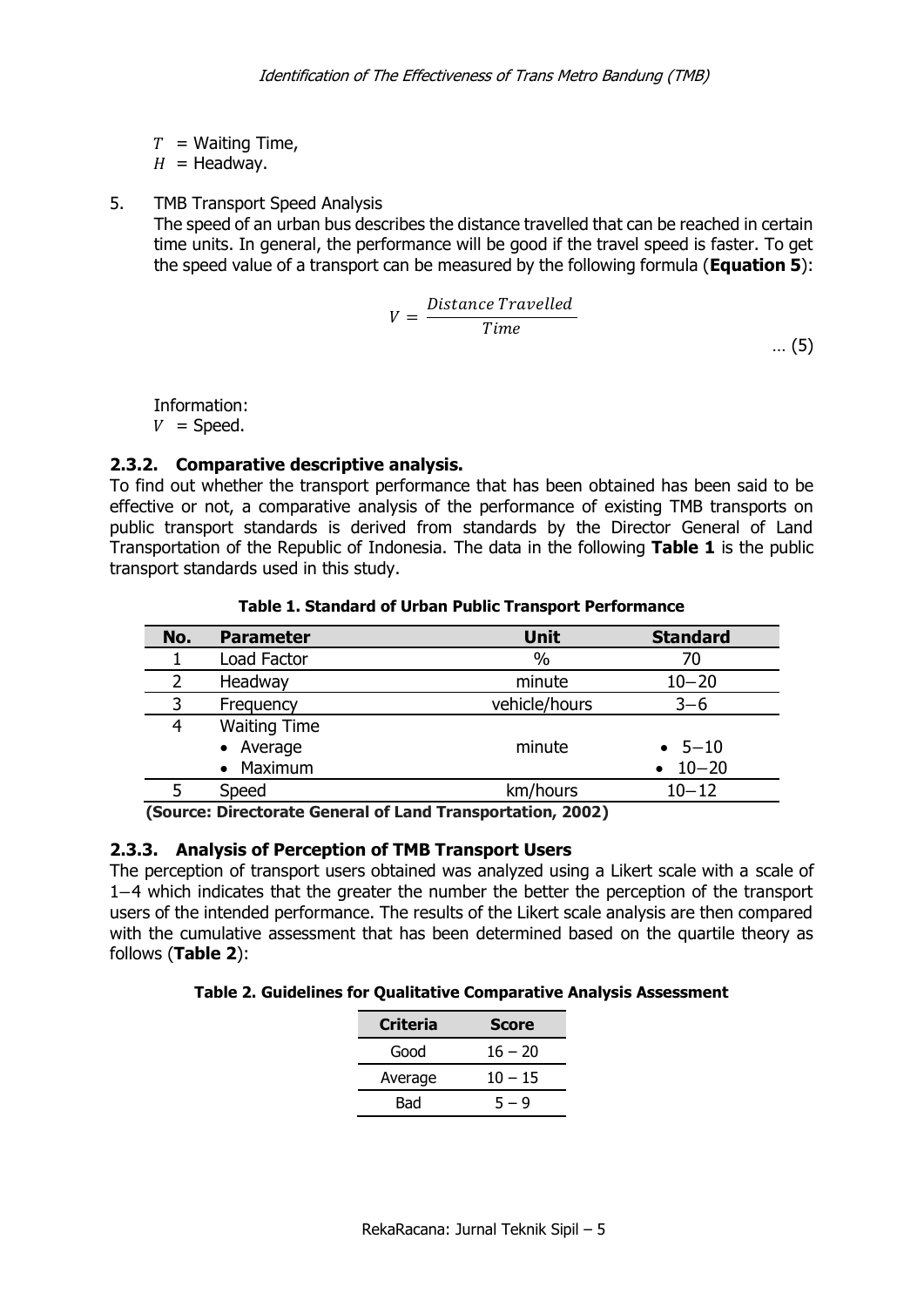## **3. DISCUSSION AND RESULT**

Based on the results of the survey that has been carried out the following is the result of the TMB transport performance analysis:

## **3.1. Quantitative analysis**

The quantitative analysis carried out is an analysis of the measured performance of TMB transport which includes; load factor, speed, headway, passenger waiting time, and frequency of transportation.

## **3.1.1. Load Factor Analysis.**

Overall, the value of TMB transport load factor does not meet the prescribed standards. In other words, if the load factor is reviewed, TMB transport is still not effective. **Table 3** follows the comparison of the average load factor of TMB transport between corridors.

| Name of<br><b>Corridor</b> | Average LF [%] | <b>Highest LF by Time</b> | Highest LF by Day in A Week      |
|----------------------------|----------------|---------------------------|----------------------------------|
| <b>Corridor 1</b>          | 13.38          | Afternoon peak            | Beginning of the week            |
| <b>Corridor 2</b>          | 19.84          | Afternoon peak            | Beginning and end of the week    |
| <b>Corridor 3</b>          | 19.96          | Morning peak              | Beginning and middle of the week |

**Table 3. Average Load Factor in 3 TMB Transport Corridors**

## **3.1.2. Speed Analysis.**

The speed of urban bus vehicles that are standardized by the Director General of Land Transportation as one measure of performance is 10−12 km/hour. The average speed of TMB transport based on the results of field observations is as follows (**Table 4**):

| Name of           | <b>Average of Speed (km/jam)</b> | <b>Average</b>  |                       |       |  |
|-------------------|----------------------------------|-----------------|-----------------------|-------|--|
| <b>Corridor</b>   | <b>Morning Peak</b>              | <b>Off Peak</b> | <b>Afternoon Peak</b> |       |  |
| <b>Corridor 1</b> | 11.86                            | 12.57           | 10.68                 | 12.29 |  |
| <b>Corridor 2</b> | 11.46                            | 12.49           | 10.41                 | 11.45 |  |
| <b>Corridor 3</b> | 19.50                            | 16.02           | 12.33                 | 15.95 |  |
| Average           |                                  | 13.69           | 11.14                 | 13.23 |  |

| Table 4. Average Travel Time and Speed of TMB |  |  |
|-----------------------------------------------|--|--|
|-----------------------------------------------|--|--|

Analysis Results From the bus speed table above, it can be concluded that the TMB transport speed is faster than the standard speed, so the performance is good.

#### **3.1.3. Headway, Waiting Time and Frequency Analysis**

The average TMB Bus headway is 30−40 minutes, because the arrival of passengers is based on random (random), then the calculation of passenger waiting time is equal to half (0.5) of the headway while the calculation of transport frequency is done by counting the number of transports that pass on every hour. Based on the standards set, the transportation system can be said to be effective if the frequency of transportation passing every hour is 3−6 vehicles per hour. Comparison of the performance conditions in question can be considered in detail in the following **Table 5**.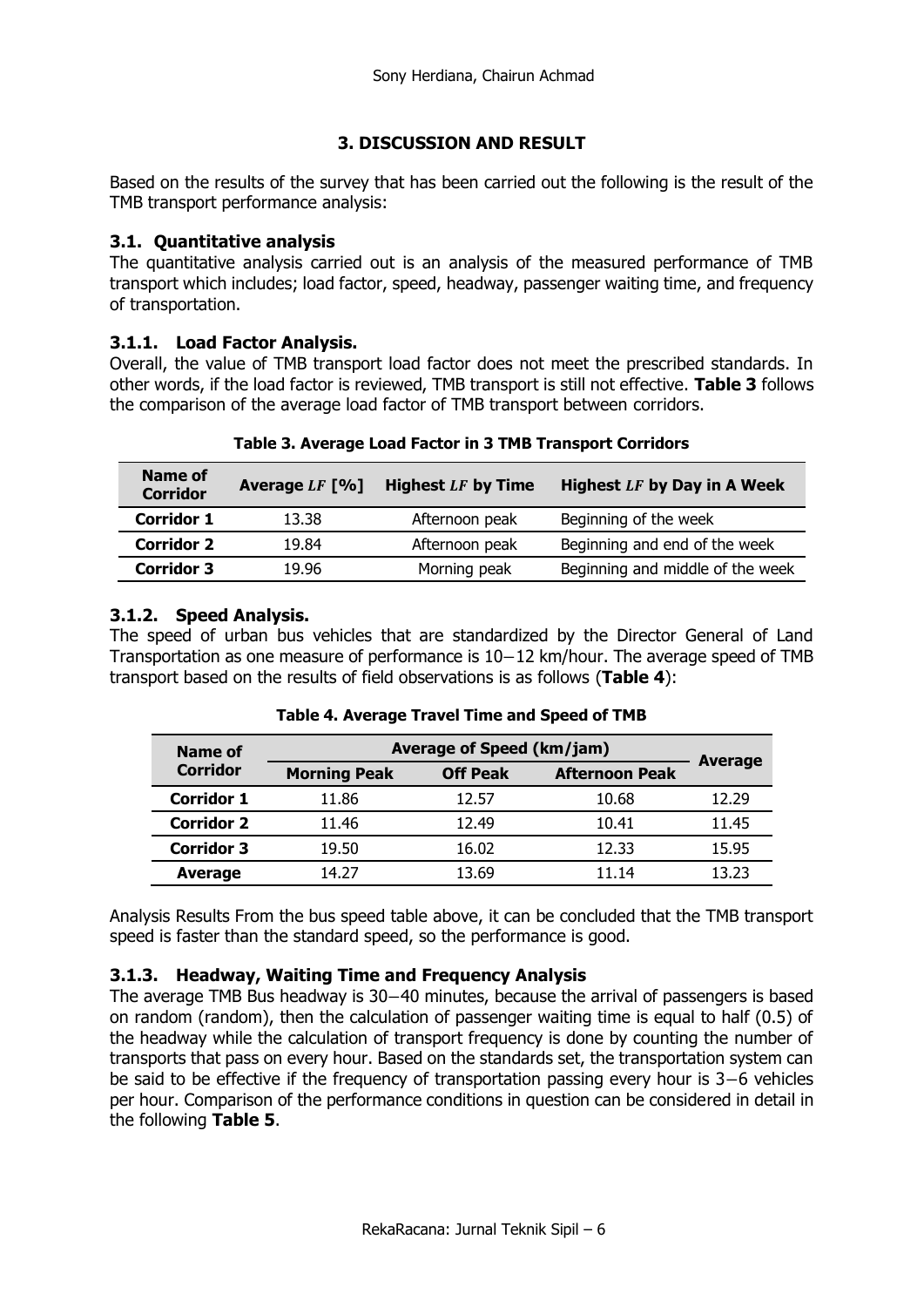| Name of<br><b>Corridor</b> | <b>Frequency</b><br>[vehicle/hours] | <b>Headway</b><br>[minutes] | <b>Waiting Time</b><br>[minutes] |
|----------------------------|-------------------------------------|-----------------------------|----------------------------------|
| <b>Corridor 1</b>          |                                     | 42.50                       | 21.25                            |
| <b>Corridor 2</b>          |                                     | 32.50                       | 16.25                            |
| <b>Corridor 3</b>          |                                     | 35.83                       | 17.92                            |
| <b>Average</b>             |                                     | 36.94                       | 18.47                            |

**Table 5. Comparison of Frequency Conditions, Headways and Waiting Times Between the TMB Transport Corridors**

The standard issued of the effective headway of urban public transport is 10−20 minutes. While the standard passenger waiting time issued is 5−10 minutes for the average waiting time for transportation, and 10−20 minutes for the maximum allowable limit for transport performance to be considered effective. Based on the existing conditions that have been obtained, conclusions can be drawn if the TMB transport headway conditions have not been ideal because they are still above the existing performance standards of 36.94 minutes for the overall TMB freight headway performance. Waiting time TMB is currently within the existing standard ideal range of 18.47 minutes overall.

## **3.1.4. Comparative Existing Transport Performance Against Urban Public Transport Standards**

The **Table 6** following is a comparative condition of the existing performance of TMB transports against established urban public transport standards.

| <b>No</b>      | <b>Parameter</b>                 |              | <b>Corridor</b> |      | <b>Performance</b>    | <b>Conclussion</b>                                                                                                                                                                                      |  |
|----------------|----------------------------------|--------------|-----------------|------|-----------------------|---------------------------------------------------------------------------------------------------------------------------------------------------------------------------------------------------------|--|
|                |                                  | 1            | $\overline{2}$  | 3    | <b>Standard</b>       |                                                                                                                                                                                                         |  |
| 1              | Load<br>Factor<br>[%]            | 13.4         | 19.8            | 20   | 70                    | Overall, the load factor performance<br>of TMB transport is below 70% so<br>that it can be stated that demand for<br>TMB transport is currently very low.                                               |  |
| $\overline{2}$ | Headway<br>[minutes]             | 42.5         | 32.5            | 35.8 | $10 - 20$             | Overall, the TMB transportation<br>headway performance is below the<br>standard so that it can be stated that<br>overall the TMB transport<br>performance in its availability is still<br>very minimal. |  |
| 3              | Frequency<br>[vehicle/<br>hours] | $\mathbf{1}$ | 2               | 1    | $3-6$                 | Performance of the TMB transport<br>frequency is below the existing<br>standard, indicating that the<br>availability of TMB transportation is<br>minimal.                                               |  |
|                | Waiting                          |              |                 |      | Average:<br>$5 - 10$  | Passenger waiting time in corridor 1<br>is not in accordance with the existing<br>standard, which is above 20 minutes.                                                                                  |  |
| $\overline{4}$ | <b>Time</b><br>[minutes]         | 21.2         | 16.2            | 17.9 | Maximum:<br>$10 - 20$ | While the condition of passenger<br>waiting time in corridors 2 and 3 has<br>met the maximum standard of<br>existing waiting time.                                                                      |  |

**Table 6. Recapitulation of TMB Transportation Performance**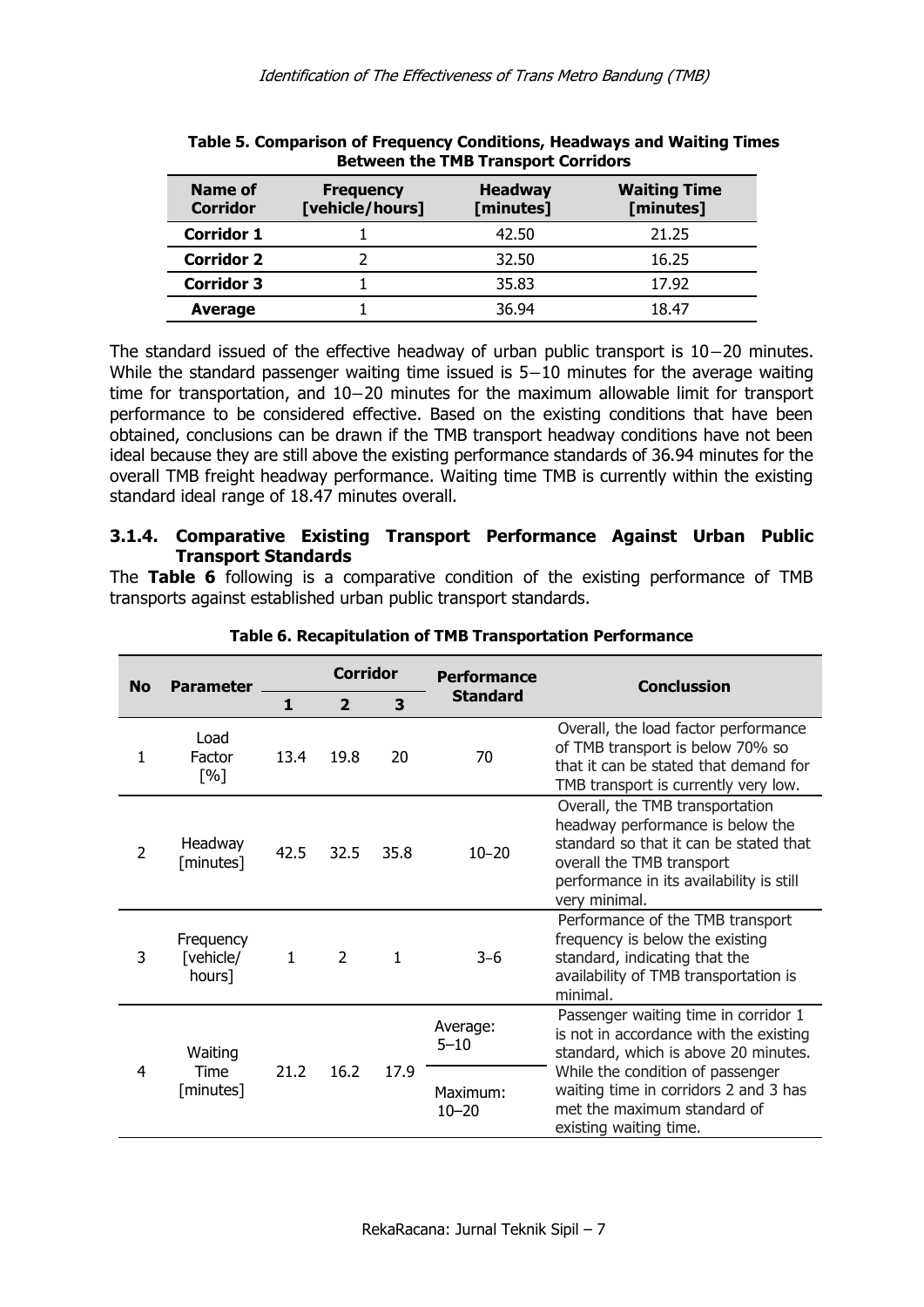| <b>No</b> | <b>Parameter</b>     |      | <b>Corridor</b> |      | <b>Performance</b> | <b>Conclussion</b>                                                                                                                                                                                                                                                                                                                                         |  |
|-----------|----------------------|------|-----------------|------|--------------------|------------------------------------------------------------------------------------------------------------------------------------------------------------------------------------------------------------------------------------------------------------------------------------------------------------------------------------------------------------|--|
|           |                      |      | $\overline{2}$  |      | <b>Standard</b>    |                                                                                                                                                                                                                                                                                                                                                            |  |
| Ь         | Speed<br>[km/ hours] | 12.3 | 11.4            | 15.9 | $10 - 12$          | Overall, the condition of the speed of<br>TMB transportation in each corridor<br>can be said to be ideal for areas that<br>are crowded with traffic conditions<br>that are included in the mix traffic<br>category. The entire performance of<br>TMB corridor 1 to 3 transport speeds<br>is in accordance with the existing<br>standards of 10-12 km/hour. |  |

| Table 6. Recapitulation of TMB Transportation Performance (continuance) |  |  |  |
|-------------------------------------------------------------------------|--|--|--|
|-------------------------------------------------------------------------|--|--|--|

Based on the results of the assessment that has been carried out, a result is obtained that overall the TMB transport performance is still not effective. This is evidenced by the fact that there are still a lot of transport performance that are below the appropriate standards so that they require further improvements.

## **3.2. Qualitative Analysis**

Qualitative analysis was conducted to find out how well the TMB transport performance currently operates based on the perception of transport users. Based on the results of the survey that has been carried out the following is the perception of TMB transport users on the performance of the transport currently operating (**Figure 1**).



**Figure 1. Perception of TMB Transport Users** 

Based on the data above, the following is an assessment of the performance of TMB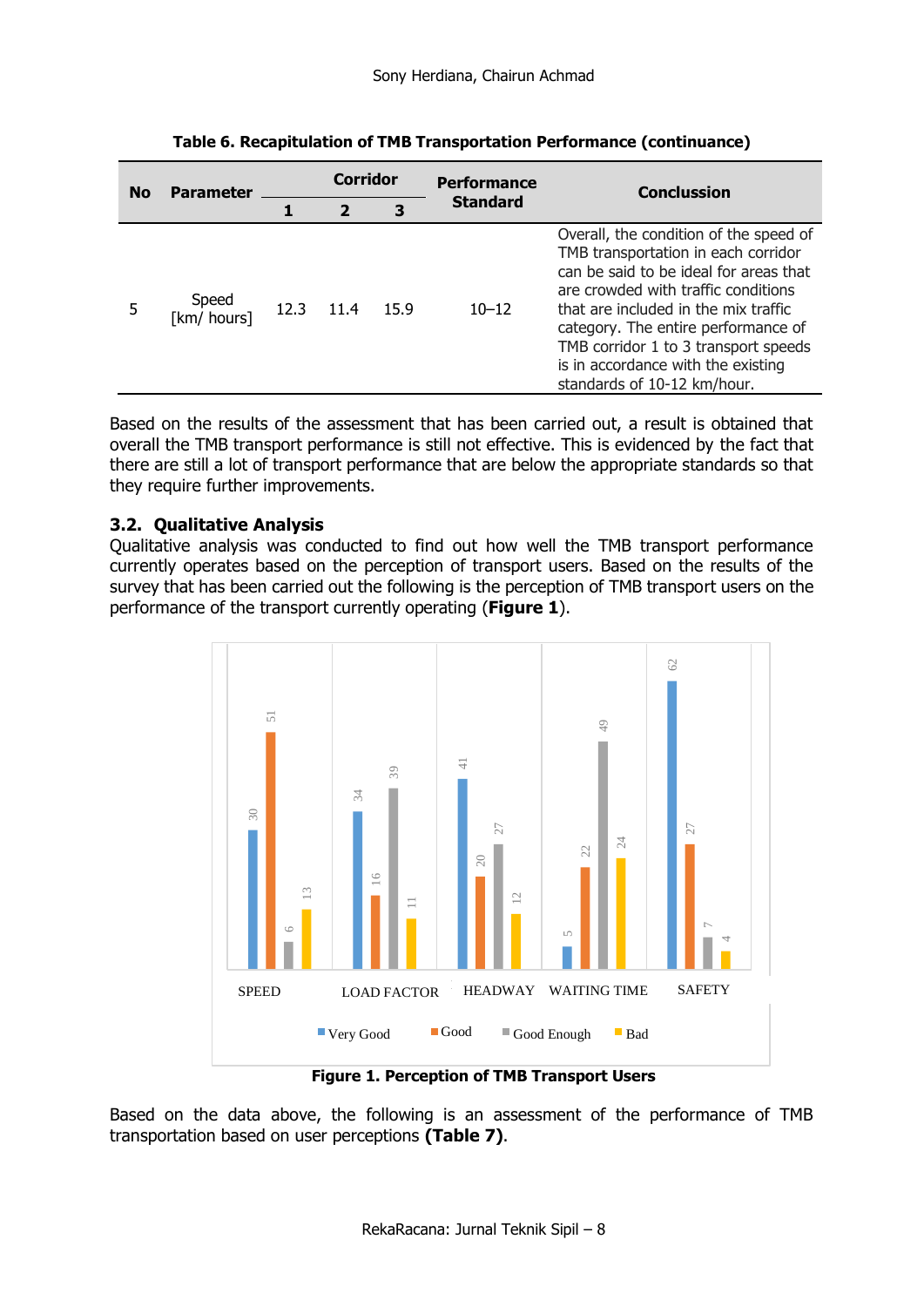| No. | <b>Parameter</b>           | <b>Performance</b> |                 |  |
|-----|----------------------------|--------------------|-----------------|--|
|     |                            | <b>Score</b>       | <b>Criteria</b> |  |
|     | Load factor                | 3                  | Good            |  |
|     | Speed                      |                    | Good Enough     |  |
| 3   | Headway                    |                    | Very Good       |  |
|     | <b>Waiting Time</b>        |                    | Good            |  |
|     | Safety                     |                    | Very Good       |  |
|     | <b>Overall Performance</b> |                    | Good            |  |

#### **Table 7. TMB Transport Performance Assessment Based on User Perception**

Based on the results of the analysis that has been carried out, it can be concluded based on the perception of TMB transport users, overall the TMB transport performance is considered to have been good by transport users. This is evidenced by the total performance appraisal value of 16 so that it falls into the fairly good category. Whereas if viewed in detail, the majority of transport users feel that the performance of the headway and transportation security is the performance with the highest level of satisfaction.

## **3.3. Linkages of Quantitative and Qualitative Analysis**

Based on the conclusions from each of the quantitative and qualitative analyzes that have been carried out, it can be seen that the results of quantitative and qualitative analysis contradict each other. Quantitative analysis, which is a measured analysis with comparative performance on transport standards, which is the basis, shows that TMB transportation is still not effective as mass transportation. While the qualitative analysis, which is the assessment of transport performance based on user perceptions, shows that the majority of TMB transport users currently feel that the performance of existing transportation is good.

The **Table 8** following is an explanation of the existing achievements of TMB transport in the perspective of transport users.

| Para-<br>meter                       |      | <b>Corridor</b><br>$\overline{2}$ | 3         | <b>Standard</b> | <b>Effectiv-</b><br>eness | <b>Users</b><br><b>Percep-</b><br>tion | <b>Linkage of User</b><br><b>Perception</b><br>to TMB Performance                                                                                                                                   |
|--------------------------------------|------|-----------------------------------|-----------|-----------------|---------------------------|----------------------------------------|-----------------------------------------------------------------------------------------------------------------------------------------------------------------------------------------------------|
| Load<br>Factor<br>$\lceil 96 \rceil$ | 13.4 |                                   | 19.8 19.9 | 70              | Achieved                  | Good                                   | The user feels that the<br>performance of load factor<br>is good.<br>The condition of the<br>existing load factor<br>transport is considered<br>comfortable as expected                             |
| Headway<br>[minute]                  | 42.5 |                                   | 32.5 35.8 | $10 - 20$       | <b>Not</b><br>Achieved    | Good                                   | Majority of transport users<br>consider headway of TMBis<br>good, even though the<br>existing headway<br>conditions of TMB transport<br>are currently below the<br>existing transport<br>standards. |

**Table 8. Linkage of TMB Transport User Perception to TMB Performance**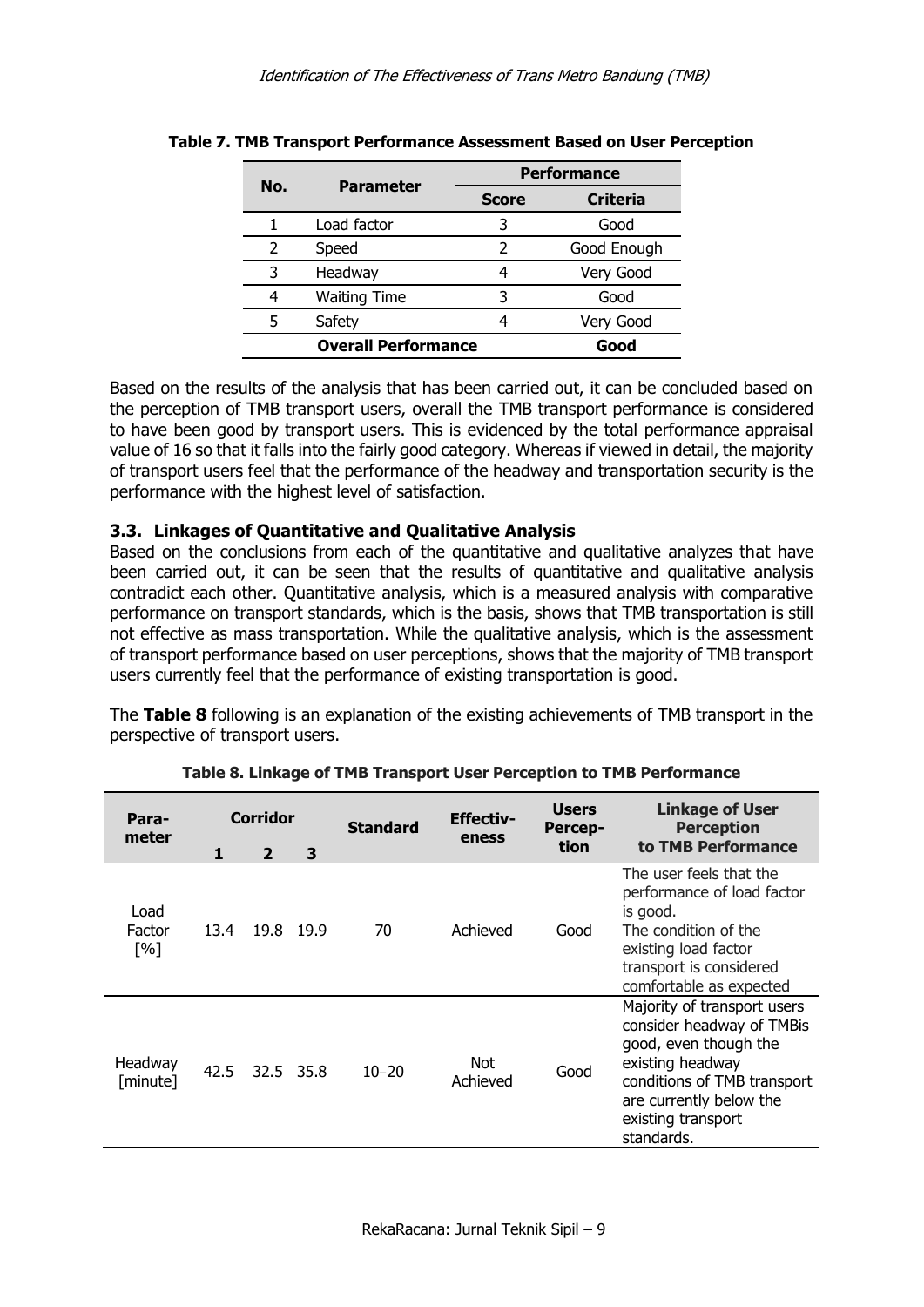| Para-<br>meter              | <b>Corridor</b> |                |           | <b>Standard</b>      | <b>Effectiv-</b><br>eness                         | <b>Users</b><br>Percep- | <b>Linkage of User</b><br><b>Perception</b>                                                                                                                                                                                                                                                                                                                       |  |
|-----------------------------|-----------------|----------------|-----------|----------------------|---------------------------------------------------|-------------------------|-------------------------------------------------------------------------------------------------------------------------------------------------------------------------------------------------------------------------------------------------------------------------------------------------------------------------------------------------------------------|--|
|                             | 1               | $\overline{2}$ | 3         |                      |                                                   | tion                    | to TMB Performance                                                                                                                                                                                                                                                                                                                                                |  |
|                             |                 |                | 16.2 17.9 | Average:<br>$5 - 10$ | <b>Not</b><br>Achieved                            |                         | TMB transport users have<br>felt that the current waiting<br>time is good.<br>Although actually an<br>increase is needed from<br>the government<br>considering the waiting<br>time of TMB transport<br>passengers is currently in<br>the maximum range which<br>is actually quite too long<br>compared to the waiting<br>times of other public<br>transportation. |  |
| Waiting<br>Time<br>[minute] | 21.2            |                |           | Max:<br>$10 - 20$    | Achieved<br>in<br>Corridor 2<br>and<br>Corridor 3 | Good<br>Enough          |                                                                                                                                                                                                                                                                                                                                                                   |  |
| Speed<br>[km/hour]          | 12.3            |                | 11.4 15.9 | $10 - 12$            | Achieved                                          | Good<br>Enough          | Actually the speed of TMB<br>transport currently meets<br>the existing standards, but<br>it seems that according to<br>most transport users the<br>current transportation<br>speed performance still<br>needs to be improved<br>again.                                                                                                                            |  |

|  | Table 8. Linkage of TMB Transport User Perception to TMB Performance (continuance) |  |  |  |
|--|------------------------------------------------------------------------------------|--|--|--|
|--|------------------------------------------------------------------------------------|--|--|--|

Based on the table above, the condition of load factor is very low (<70%) which indicates that the demand for TMB transportation is still very low. At present,the condition can be caused by several things.

- 1. The poor level of availability of transportation, which is indicated by the performance of the TMB transportation headway that is far below the standard, allows people to prefer to use other modes of transportation that have the same travel route and have a better level of availability.
- 2. The poor level of availability of TMB transport causes long passenger waiting times. The waiting time is worse than the waiting time for other public transports that have the same travel route. Both of these can be the possibility of low demand for current TMB transport. In addition, by obtaining a fact where the majority of users still feel that the TMB transport system has quite good performance, it can be seen that the community standards of Bandung City are still low on their perceptions of good mass transportation. This is certainly not a good condition considering that community participation in monitoring the government-run programs is very important. The large number of users who do not yet know how the BRT transport system actually works should have a negative impact on the supervision of the management of the transportation system in general, which has implications for the stagnant progress of the transportation system, especially in the city of Bandung.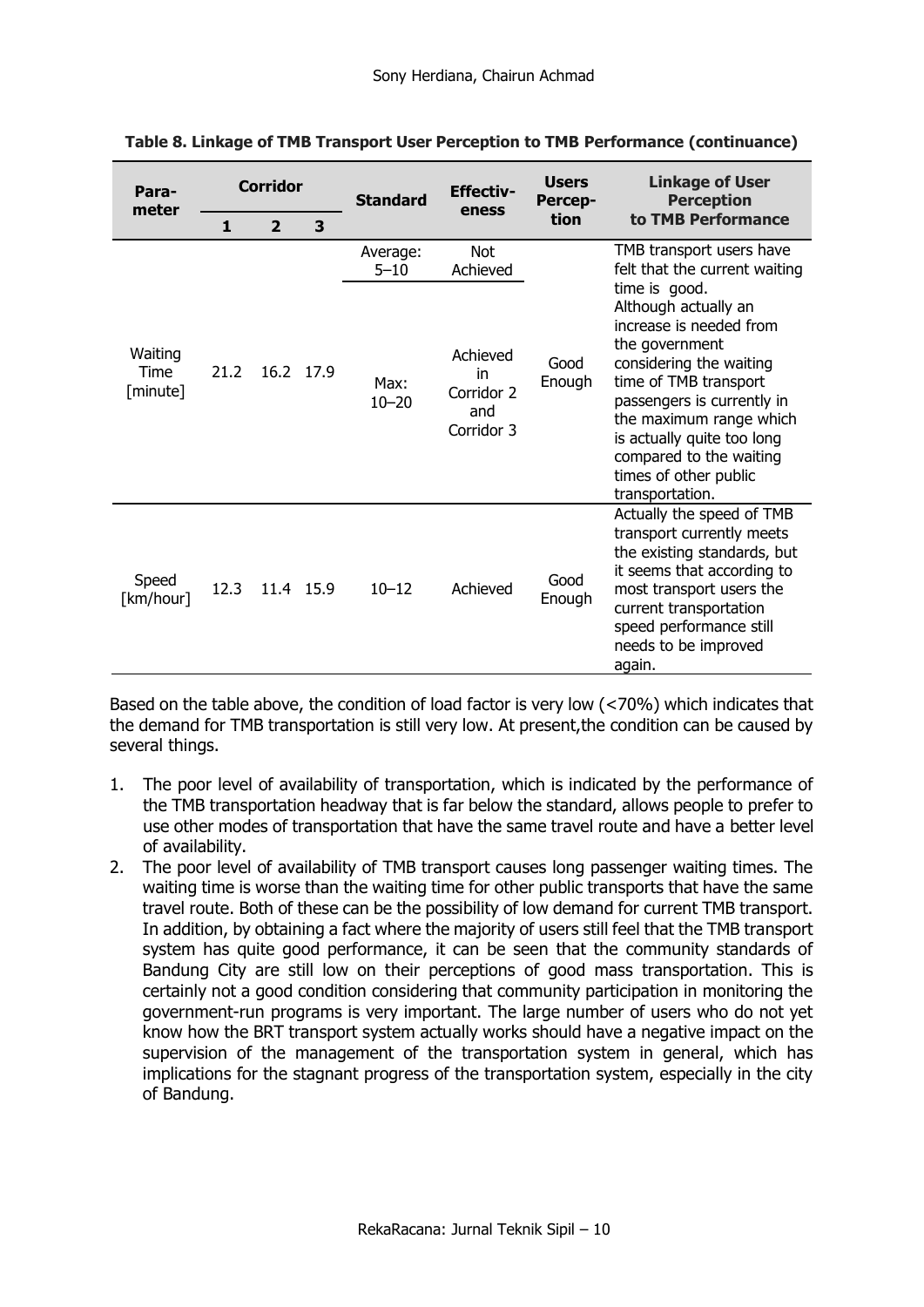## **4. CONCLUSION AND SUGGESTION**

## **4.1. Conclusion**

Based on the study findings that have been obtained, the following are conclusions that can be drawn from this study.

- 1. Overall the performance of TMB transport when compared to the established public transport standards is below the standard. Based on these conditions, the overall performance condition of TMB transport in the city of Bandung is currently not effective.
- 2. In the perception of transport users, the condition of TMB's current transportation performance is considered good and the majority of transport users appreciate its existence as a reliable means of public transportation. This condition explains that the actual demand for TMB transport actually exists and has the potential to become the main public transportation for the people of Bandung City if it can be improved even better.
- 3. Lack of fleet numbers has limited the availability of TMB transport. The low headway value of TMB transport at this time can be a big problem to attract people to choose TMB transportation as their mode of transportation. This is because with the minimum level of availability of TMB transportation, transport users have no other choice but to use other public transport modes such as ANGKOT (small public transportation) which have the same route.
- 4. The existence of other mass transportation modes also causes low TMB transport load factor values. However, this can be overcome if TMB transportation has advantages that other modes of transportation do not have, such as priority lines.

## **4.2. Suggestion**

Based on the studies that have been conducted, the following recommendations can be submitted to the Bandung City Government in improving TMB transportation performance.

- 1. Making strategic travel routes that are able to accommodate overall community movements. Three corridors are still limited to make people make TMB transportation as their primary mode of transportation.
- 2. Provision of priority lines to improve the speed of transportation performance that currently exists besides the priority lane is also one of the main characteristics of the BRT transport system. Therefore, due to the unavailability of priority lanes for TMB transport, it cannot be distinguished between the TMB BRT transport system and the city buses provided by DAMRI.
- 3. Creating a public transport system that is synergized with each other. The large number of ANGKOT, DAMRI, and added TMB operating in the city of Bandung was deemed ineffective and even a cause of congestion for some circles. The government is deemed necessary to make an integrated transportation system that is clear where transportation operates on the main road and which one is the feeder.

#### **REFERENCES**

BPS-Statistics of Bandung City. (2016). Bandung City in Figures 2016. Bandung, Indonesia.

- Creswell, J. W. (2003). Research Design Qualitative, Quantitative and Mixed Methods Approaches Second Edition. New Delhi, India: Sage Publications.
- Director General of Land Transportation of the Republic of Indonesia. (2002). Technical Guidelines for Implementing Public Passenger Transportation in Urban Areas in Regular and non-Regular Routes. Patent No. SK.687/AJ.206/DRJD/2002. Jakarta, Indonesia.
- Eri. (2013). Stagnant Roads, Traffic Congestion Heading. Retrieved October 29, 2016, from http://nasional.kompas.com/read/2010/07/27/19374656/